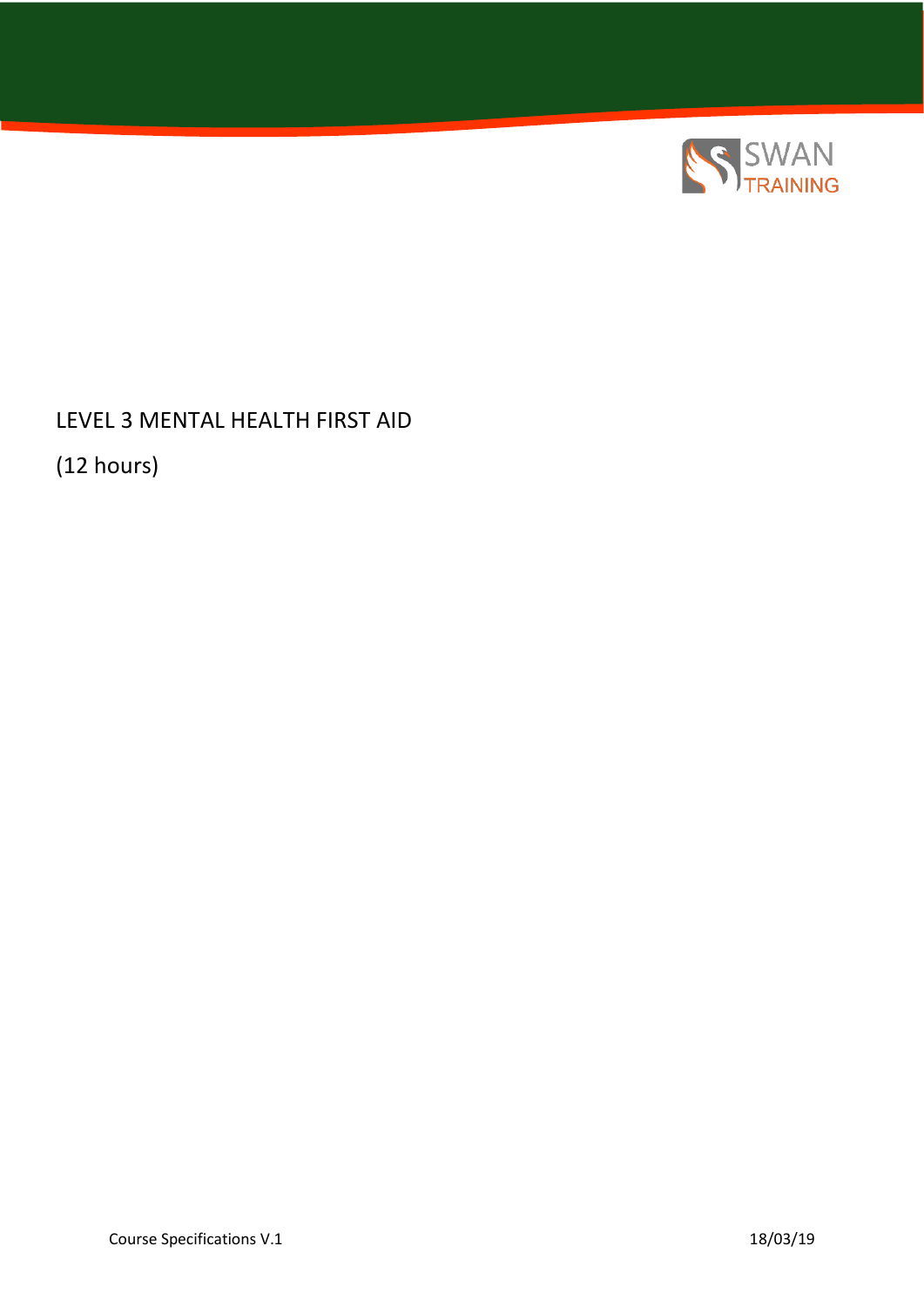## **COURSE SPECIFICS**

| Age:      | $14+$                |
|-----------|----------------------|
| Maximum:  | <b>16 Candidates</b> |
| Duration: | 12 hours             |
| Cost:     | $f999.00 + VAT$      |
| Location: | Your premises        |
|           |                      |

## **Qualification delivery**

The qualification has 12 assigned guided learning hours (GLH) and 14 hours total qualification time (TQT). GLH indicates the number of classroom contact hours that the learner will undertake. TQT includes GLH but also takes into account any unsupervised learning and is an estimate of how long the average learner will take to complete the qualification.

The minimum classroom contact time of 12 hours can be spread over a maximum of 6 weeks. Each session must be a minimum of two hours.

| <b>LEARNING OUTCOMES</b> |                                                   | <b>ASSESSMENT CRITERIA</b>                               |
|--------------------------|---------------------------------------------------|----------------------------------------------------------|
|                          | The learner will:                                 | The learner can:                                         |
| 1.                       | Know what mental health is, why people develop    | 1.1 Define mental health                                 |
|                          | mental health conditions and the role of a First  | 1.2 Indicate understanding of the stigma surrounding     |
|                          | Aider for mental health                           | mental health                                            |
|                          |                                                   | 1.3 Identify factors that can affect a person's mental   |
|                          |                                                   | health                                                   |
|                          |                                                   | 1.4 Understand the role of a First Aider for mental      |
|                          |                                                   | health                                                   |
| 2.                       | Know how to provide advice and practical support  | 2.1 Outline the advice that should be provided to a      |
|                          | for a person presenting a suspected mental health | person suffering from a suspected                        |
|                          | condition                                         | mental health condition                                  |
|                          |                                                   | 2.2 Know when to contact the emergency services in       |
|                          |                                                   | respect of first aid for mental health                   |
|                          | 3. Know how to recognise and manage stress        | 3.1 Identify signs of stress                             |
|                          |                                                   | 3.2 State how stress can be managed                      |
| 4.                       | Understand the impact of substance abuse on       | 4.1 State potential effects of alcohol and drug abuse on |
|                          | mental health                                     | a person's mental health                                 |
| 5.                       | Understand the first aid action plan for mental   | 5.1 Demonstrate the application of the first aid action  |
|                          | health and be able to put it in place             | plan for mental health                                   |
| 6.                       | Know how to implement a positive mental health    | 6.1 State key factors in providing a positive mental     |
|                          | culture in the workplace                          | health culture in the workplace                          |
|                          |                                                   | 6.2 Describe how to implement a positive mental          |
|                          |                                                   | health culture in the workplace                          |
| 7.                       | Understand a range of mental health disorders and | 7.1 Describe the characteristics, including signs and/or |
|                          | the support/therapy provided by professional      | symptoms, of each of the following mental health         |
|                          | healthcare providers                              | conditions:                                              |
|                          |                                                   | • Depression                                             |
|                          |                                                   | • Anxiety                                                |
|                          |                                                   | • PTSD                                                   |

The class ratio for the qualification is a maximum of 16 learners to 1 Trainer/Assessor.